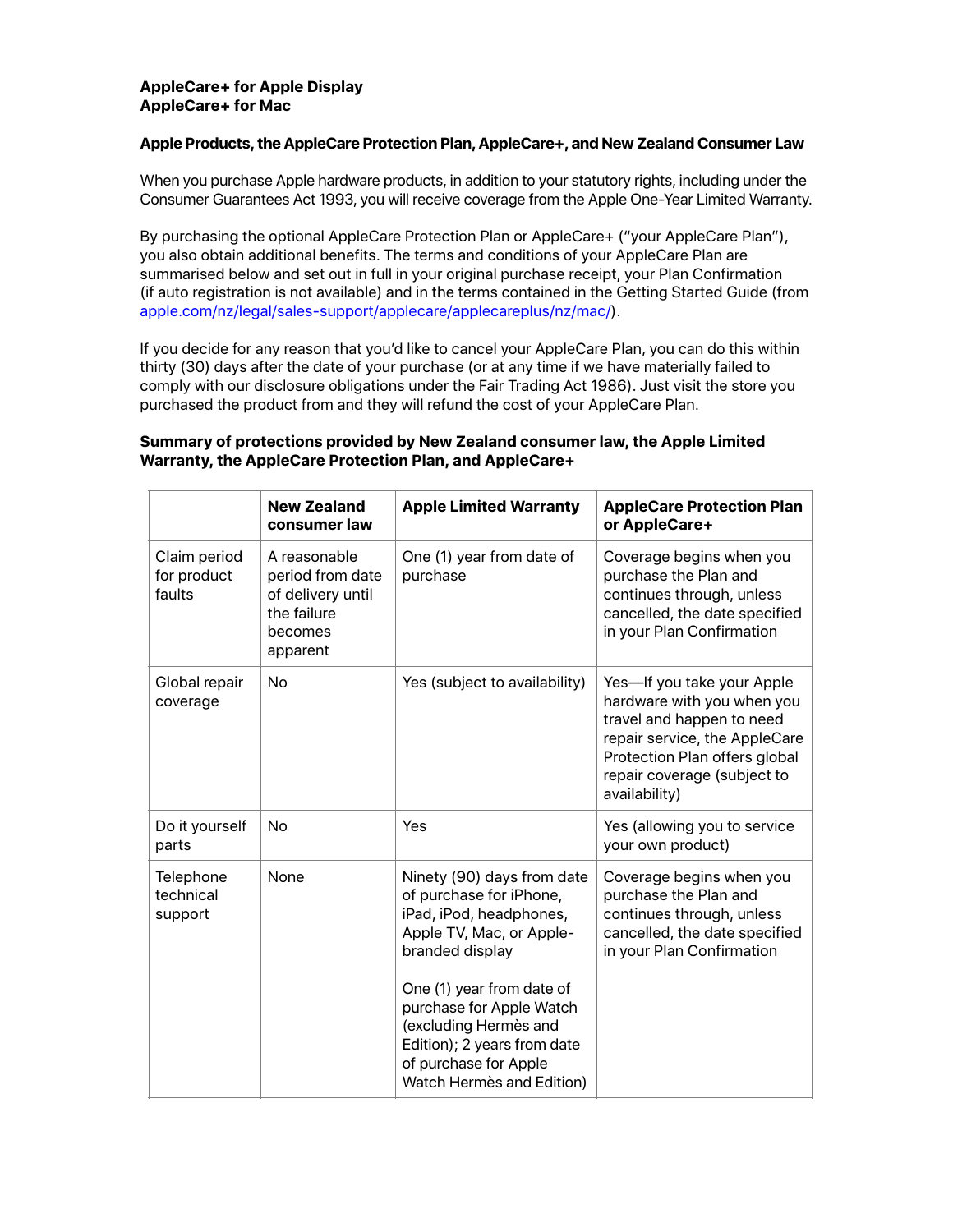**\*** AppleCare+ is available for Apple TV, Apple Watch, iPad (including an Apple Pencil and an Apple-branded iPad keyboard purchased for use with your iPad, referred to as "iPad Input Devices"), iPhone, iPod touch, Apple- or Beats-branded headphones, Mac and Apple-branded display (including an Apple-branded stand and/or VESA mount included with or purchased at the same time as your Apple-branded display), and includes the protection provided under the AppleCare Protection Plan. In addition, AppleCare+ covers accidental damage from handling on up to two (2) occasions within each twelve (12)-month period based on your Plan's original purchase date, subject to payment of a service fee (as detailed in the Terms and Conditions). ADH Service for an iPad Input Device will count as a separate Service Event from ADH Service of your iPad and count towards your Service Events, even if both your iPad and an iPad Input Device are damaged at the same time.

## **Summary of New Zealand statutory consumer guarantees**

Your rights and remedies under your AppleCare Plan operate alongside, and in addition to, your rights under New Zealand consumer law. A summary of your rights under the Consumer Guarantees Act 1993 is set out below.

| <b>Consumer guarantees in relation to goods</b>                                                       | <b>Consumer guarantees in relation to</b><br>services |
|-------------------------------------------------------------------------------------------------------|-------------------------------------------------------|
| The goods will be fit for a particular purpose                                                        | We will provide the services with reasonable          |
| and will do what we have told you they will do.                                                       | care and skill.                                       |
| The goods will be of acceptable quality,<br>reasonably durable and free of minor and<br>major faults. | The services will be fit for a particular<br>purpose. |
| The goods will arrive on time and in good                                                             | The services will be provided within a                |
| conditions (if we are delivering them to you).                                                        | reasonable time and at a reasonable price.            |

Under New Zealand consumer law, the remedy you are entitled to if a product fails to meet a consumer guarantee will depend on whether the failure to comply with the guarantee is serious or minor, and whether it can be fixed.

Your AppleCare Plan is provided to you by Apple Sales New Zealand. You can contact us at Apple Sales New Zealand, Level 15, 188 Quay Street, Auckland 1010; by phoning us on 0800 1 27753; or by emailing [acpp@apple.com.](mailto:acpp@apple.com)

Where the failure is not serious, we may choose to offer you a refund, replacement, repair, or in the case of services, resupply. Where the failure is serious or, in the case of a product, makes that product unsafe, you can choose from one of the remedies set out below:

| <b>Remedies for serious failure with goods</b>                                                                  | <b>Remedies for serious failure with services</b>                                                                                                                        |
|-----------------------------------------------------------------------------------------------------------------|--------------------------------------------------------------------------------------------------------------------------------------------------------------------------|
| Return the product and ask for a refund.                                                                        | Cancel the contract.                                                                                                                                                     |
| Return the product and ask for an identical<br>replacement, or one of similar value if<br>reasonably available. | Keep the contract and negotiate a reduced<br>price for the drop-in value of the service-this<br>may mean asking for some of your money<br>back if you have already paid. |
| Keep the product and ask for compensation<br>for the drop-in value caused by the problem.                       |                                                                                                                                                                          |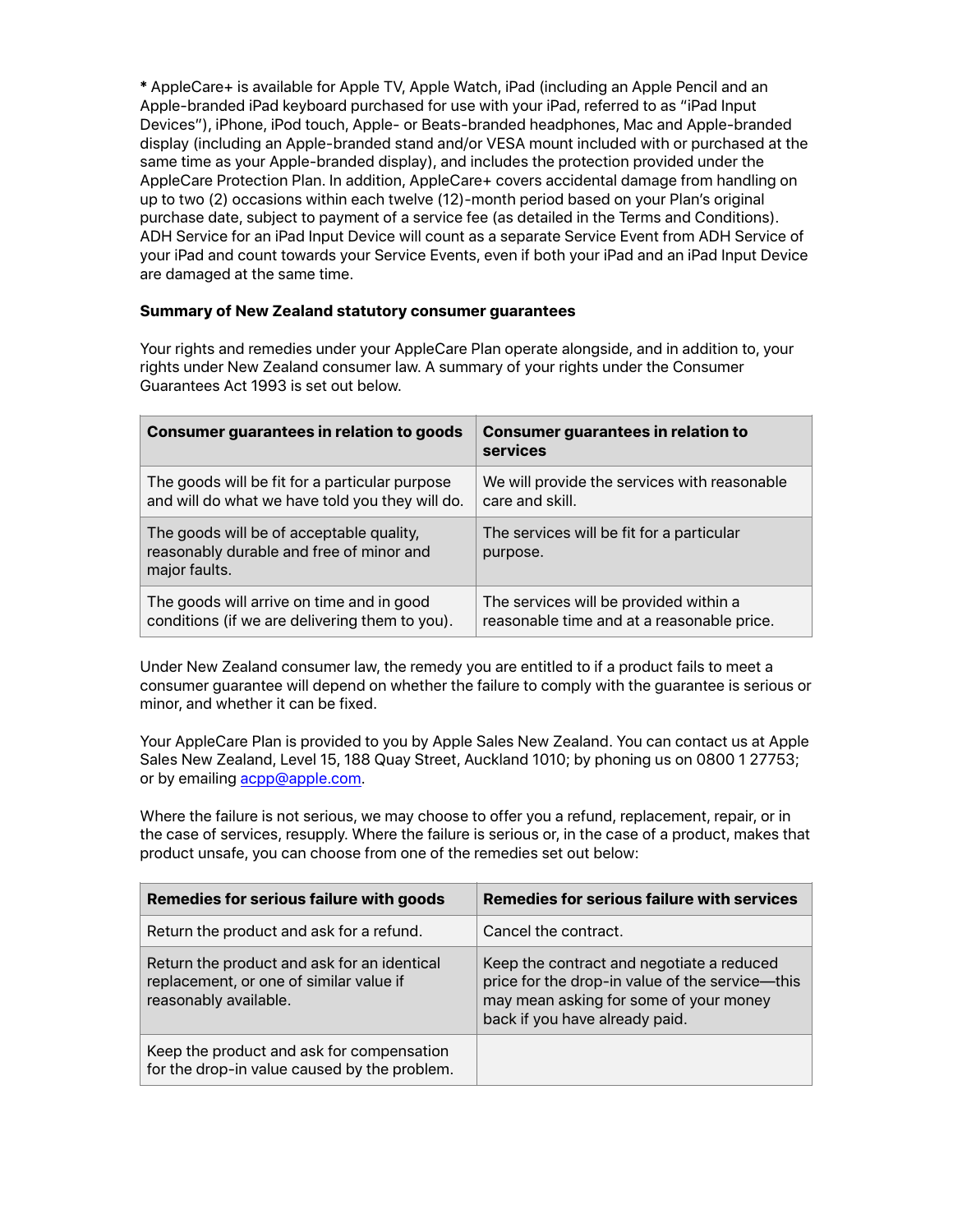Where you incur extra costs from a failure relating to an Apple product you have purchased from us, we will also pay you a reasonable amount for damage caused by any fault or for extra costs caused by the failure of the product.

If you discover a fault or failure in a product you have purchased from us, you should contact us on 0800 1 27753 or the store where you purchased your product from. Where the failure is serious, you must contact us and request a refund as soon as possible after you discover the failure; otherwise, you may lose your right to that refund.

You must also give us a reasonable time to repair the failure. We do not have to cover the cost of a repair if you do not contact us about the failure of the product first.

For more information about your AppleCare Plan and your rights under the Consumer Guarantees Act 1993, you can visit [apple.com/nz/legal/statutory-warranty](http://www.apple.com/nz/legal/statutory-warranty) or [consumeraffairs.govt.nz/.](http://www.consumeraffairs.govt.nz/)

You should retain a copy of your receipt and any applicable Plan Confirmation as it forms part of your AppleCare Plan and includes important information such as the commencement date.

#### **How Consumer Rights Affect this Plan**

THE BENEFITS CONFERRED BY THIS PLAN ARE IN ADDITION TO ALL RIGHTS AND REMEDIES PROVIDED UNDER CONSUMER PROTECTION LAWS AND REGULATIONS. THIS PLAN SHALL NOT PREJUDICE THE RIGHTS GRANTED BY APPLICABLE CONSUMER LAW, INCLUDING THE RIGHT TO RECEIVE REMEDIES UNDER STATUTORY WARRANTY LAW AND TO SEEK DAMAGES IN THE EVENT OF THE NON-PERFORMANCE BY APPLE OF ANY OF ITS CONTRACTUAL OBLIGATIONS.

#### **1. The Plan**

This contract (the "Plan") governs the services provided by Apple under the above plans and includes the terms in this document, your Plan Confirmation ("Plan Confirmation"), and the original sales receipt for your Plan. Your Plan Confirmation will be provided to you at the time of purchase or sent to you automatically thereafter. If you purchased your Plan from Apple, you may obtain a copy of your Plan Confirmation by going to [mysupport.apple.com/products.](http://mysupport.apple.com/products)

Benefits under this Plan are additional to your rights under applicable laws, the manufacturer's hardware warranty and any complimentary technical support. The terms of the Plan apply the same whether paid for on a one-time basis ("Single-Pay Plan") or a monthly basis ("Monthly Pay Plan") unless otherwise noted.

The Plan covers the following equipment (collectively, the "Covered Equipment"): (i) the Applebranded Mac computer or display listed on your Plan Confirmation (including any Apple-branded stand and/or VESA mount included with or purchased at the same time as your Apple-branded display), and the Apple-branded accessories contained inside the original packaging ("Covered Device"), and (ii) an Apple-branded mouse, Magic Trackpad, and/or Apple-branded keyboard if included with the Covered Device (or purchased with a Mac mini, Mac Pro, or Mac Studio), an Apple-branded VESA mount and/or stand if included or purchased with a Mac Covered Device, Apple memory modules (RAM) and an Apple USB SuperDrive ("Mac Accessories") if used with the Covered Device and originally purchased no earlier than two years before the Covered Device purchase. The Covered Equipment must have been purchased or leased as new from Apple or an Apple Authorised Reseller. Where legal ownership of the Covered Equipment has been transferred to You, the Plan must have been transferred to You pursuant to clause 9. Covered Equipment includes any replacement product provided to You by Apple under clauses 2.1 or 2.2 of this Plan.

Coverage begins when you purchase the Plan and continues, unless cancelled, through to the date specified in your Plan Confirmation (the "Plan Term").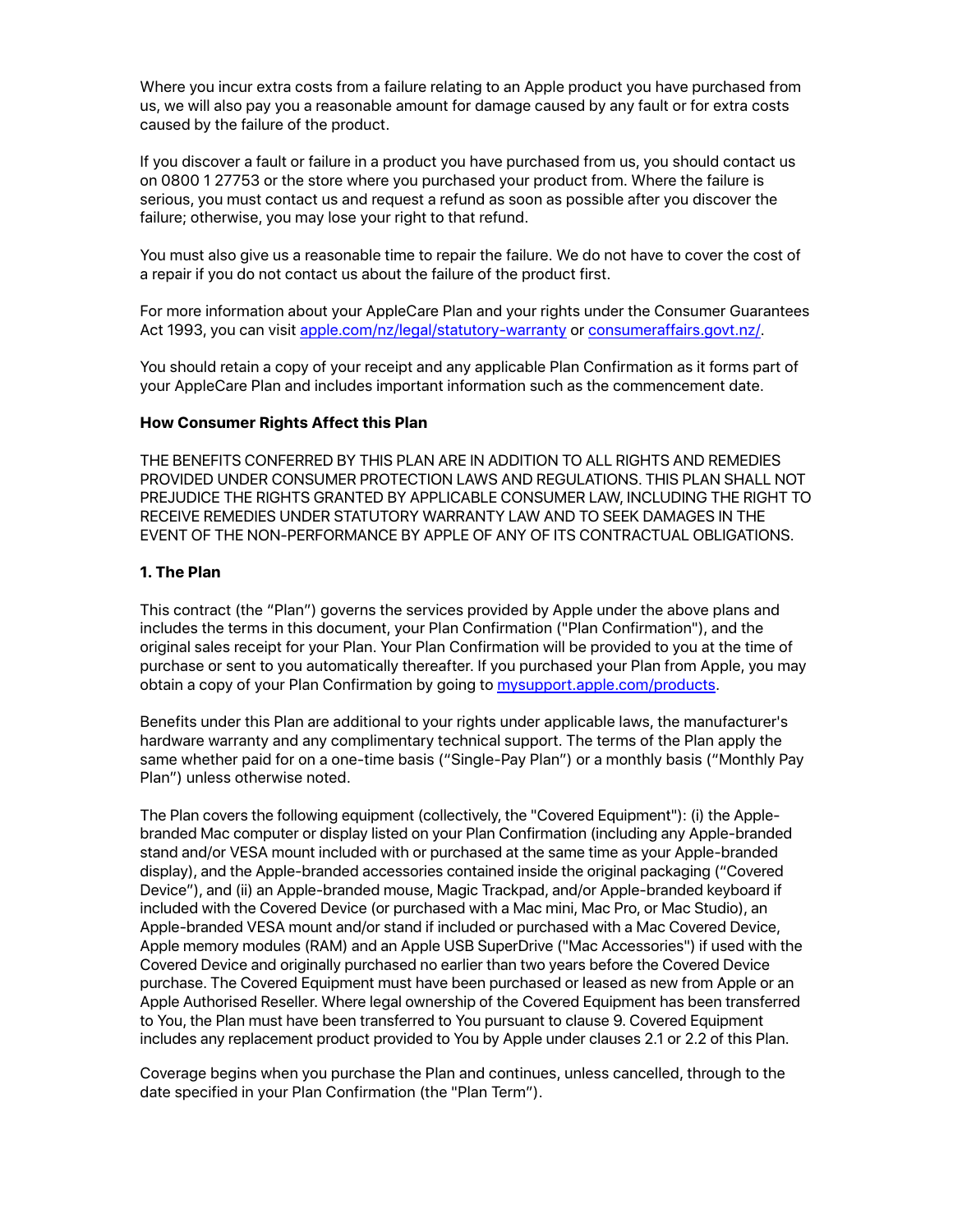You can find the price of the Plan on the original sales receipt as provided by Apple or another seller from whom you've purchased your Plan (a "Reseller").

# **2. What is Covered?**

## 2.1 Hardware Services for Defects or Consumed Battery ("Hardware Service")

If during the Plan Term, you submit a valid claim by notifying Apple that a defect in materials and workmanship has arisen in the Covered Equipment or, in relation to Covered Equipment which uses an integrated rechargeable battery, where the capacity of the Covered Device's battery to hold an electrical charge is less than eighty percent (80%) of its original specifications, Apple will, at its discretion, either: (i) repair the defect at no charge, using new parts or previously used Apple genuine parts that have been tested and pass Apple functional requirements, or (ii) exchange the Covered Equipment with a replacement product that is new or comprised of new and/or previously used Apple genuine parts that have been tested and pass Apple functional requirements.

All replacement products provided under this Plan will at a minimum have the same or substantially similar features (e.g., a different model with the same features, or the same model in a different color) as the original product. If Apple exchanges the Covered Equipment, the original product becomes Apple's property and the replacement product is your property, with coverage effective for the remainder of the Plan Term. Apple may use Covered Devices or replacement parts for service that are sourced from a country that is different from the country from which the Covered Device or original parts were sourced.

## 2.2 Services for Accidental Damage from Handling ("ADH Service")

If, during the Plan Term, you submit a valid claim by notifying Apple that the Covered Device has failed due to accidental damage from handling resulting from an unexpected and unintentional external event (for example, drops and damage caused by liquid contact from spills) ("ADH"), Apple will subject to your payment of the service fee described below, either (i) repair the defect using new parts or previously used Apple genuine parts that have been tested and pass Apple functional requirements, or (ii) exchange the Covered Device with a replacement product that is new or comprised of new and/or previously used Apple genuine parts that have been tested and pass Apple functional requirements. Each time you receive services for ADH is a "Service Event". **Exclusions apply as described below. Further, services for ADH expire and all of Apple's obligations to you under this section are fulfilled in their entirety once Apple has provided to you two (2) Service Events within each twelve (12)-month period based on your Plan's original purchase date as specified on the original sales receipt. Any unused Service Events**  will expire and you will get two (2) new ADH Service Events to use within the next twelve **(12)-month period of continued coverage. All other Plan benefits continue throughout.**

**Important**: Please refer to Section 3 for exclusions on provision of ADH Service.

The following service fees apply to each Service Event:

|                                                                | Mac     | Apple Display |  |  |
|----------------------------------------------------------------|---------|---------------|--|--|
| Tier 1 ADH Service Event                                       | NZ\$169 | NZ\$169       |  |  |
| Screen Only ADH Damage<br>-                                    |         |               |  |  |
| External enclosure-only ADH Damage<br>-                        |         |               |  |  |
| Tier 2 ADH Service Event                                       | NZ\$499 | NZ\$499       |  |  |
| <b>Other Accidental Damage</b><br>$\qquad \qquad \blacksquare$ |         |               |  |  |

*\*Fees include applicable taxes payable by you*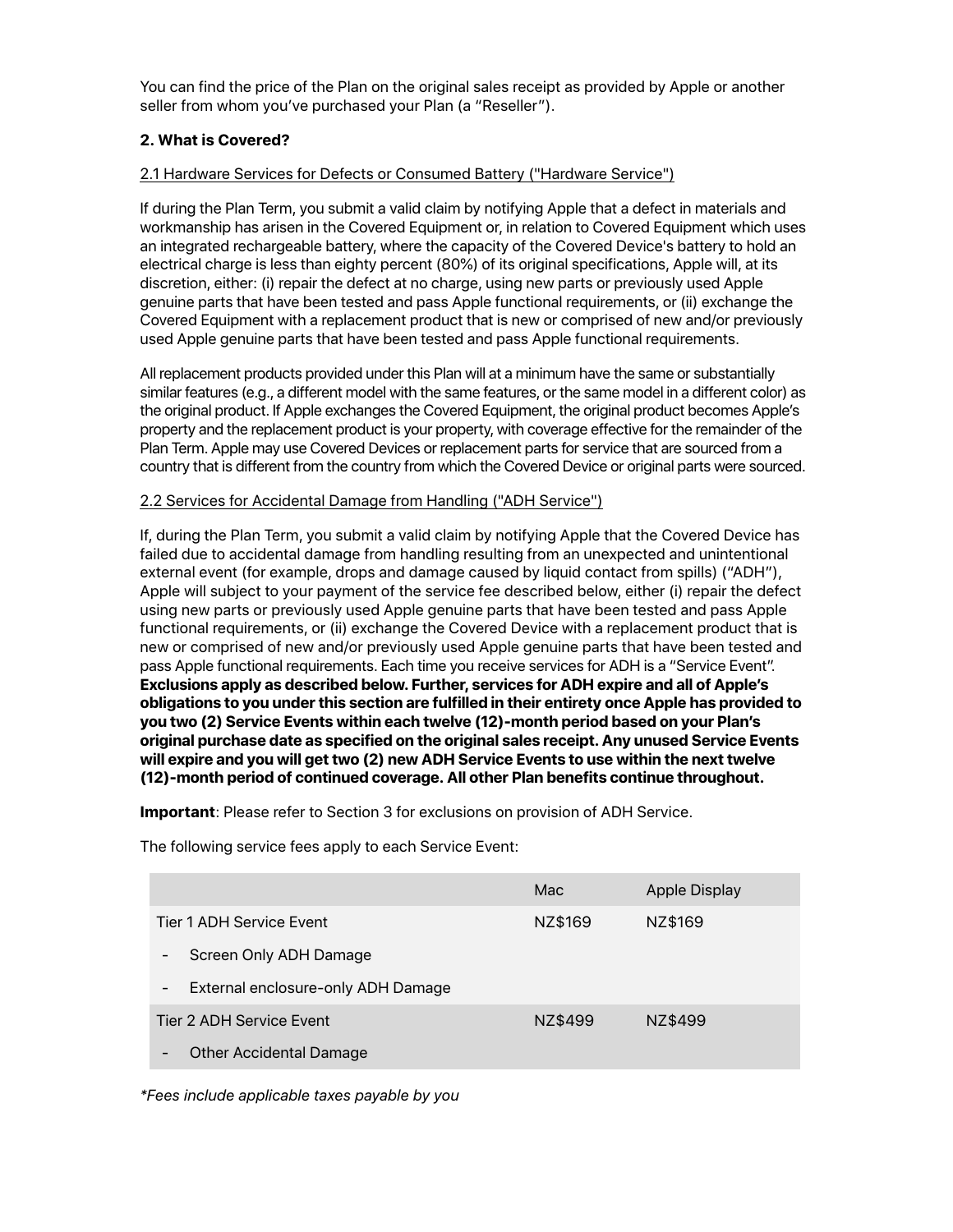To qualify for the Tier 1 ADH Service Event fee, the Covered Device must have no additional damage beyond the screen-only damage (if applicable) or the external enclosure-only damage that would prevent Apple from repairing the display or external enclosure. ADH damage to the Apple-branded stand and/or VESA mount used with your Apple-branded display will be treated as external enclosure-only ADH damage. Covered Devices with additional damage will be charged the price of the Tier 2 ADH Service Event fee.

The ADH coverage under the Plan may be provided to you as a benefit under an arrangement which Apple has entered into with the relevant insurer named in Section 11 under the country in which purchased the Plan ("Insurer").

Please note that if you seek service under this Plan in a country other than your country of purchase, the service fee will need to be paid in that country's currency and at that country's applicable rate – for further details, including regarding applicable fees by country, please visit the AppleCare+ support website at [apple.com/nzlegal/sales-support/applecare/applecareplus/nz/mac/.](http://www.apple.com/nz/legal/sales-support/applecare/applecareplus/nz/mac/)

# 2.3 Technical Support

During the Plan Term, Apple will provide you with priority access to telephone and web-based technical support for Covered Equipment ("Technical Support"). Your Technical Support starts on expiration of the complimentary technical support provided by Apple, which starts on the date you purchase the Covered Equipment. Technical support may include assistance with installation, launch, configuration, troubleshooting, and recovery (excluding data recovery), including storing, retrieving, and managing files; interpreting system error messages; and determining when hardware service is required or ADH coverage may be applicable. Apple will provide support for the thencurrent version of the supported software, and the prior Major Release. For purposes of this section, the term "Major Release" means a significant version of software that is commercially released by Apple in a release number format such as "1.0" or "2.0" and which is not in beta or pre-release form.

Apple Technical Support is limited to the following: (i) the Covered Equipment, (ii) the Apple-branded Operating System ("macOS") and Apple-branded software applications that are pre-installed on or designed to operate with the Covered Equipment ("Consumer Software"), (iii) use of the graphical user interface for server administration and network management issues on Apple's operating system server software ("macOS Server"), and (iv) connectivity issues between the Covered Equipment and a computer or device that meets the Covered Equipment's connectivity specifications and runs an operating system supported by the Covered Equipment. **Exclusions apply as described below.**

# **3. What is not Covered?**

# 3.1 Hardware Services and ADH Services

Apple may restrict Hardware Service and ADH Services to the country where the Covered Equipment was originally purchased.

Apple will not provide Hardware Services or ADH Services in the following circumstances:

(a) to protect against normal wear and tear, or to repair cosmetic damage not affecting the functionality of the Covered Equipment;

(b) to conduct preventative maintenance;

(c) to replace Covered Equipment that is lost or stolen;

(d) to repair damage, including excessive physical damage (e.g., products that have been crushed, bent or submerged in liquid), caused by reckless, abusive, willful or intentional conduct, or any use of the Covered Equipment in a manner not normal or intended by Apple;

(e) to install, remove or dispose of the Covered Equipment or the equipment provided to you while the Covered Equipment is being serviced;

(f) to repair damage caused by a product that is not Covered Equipment;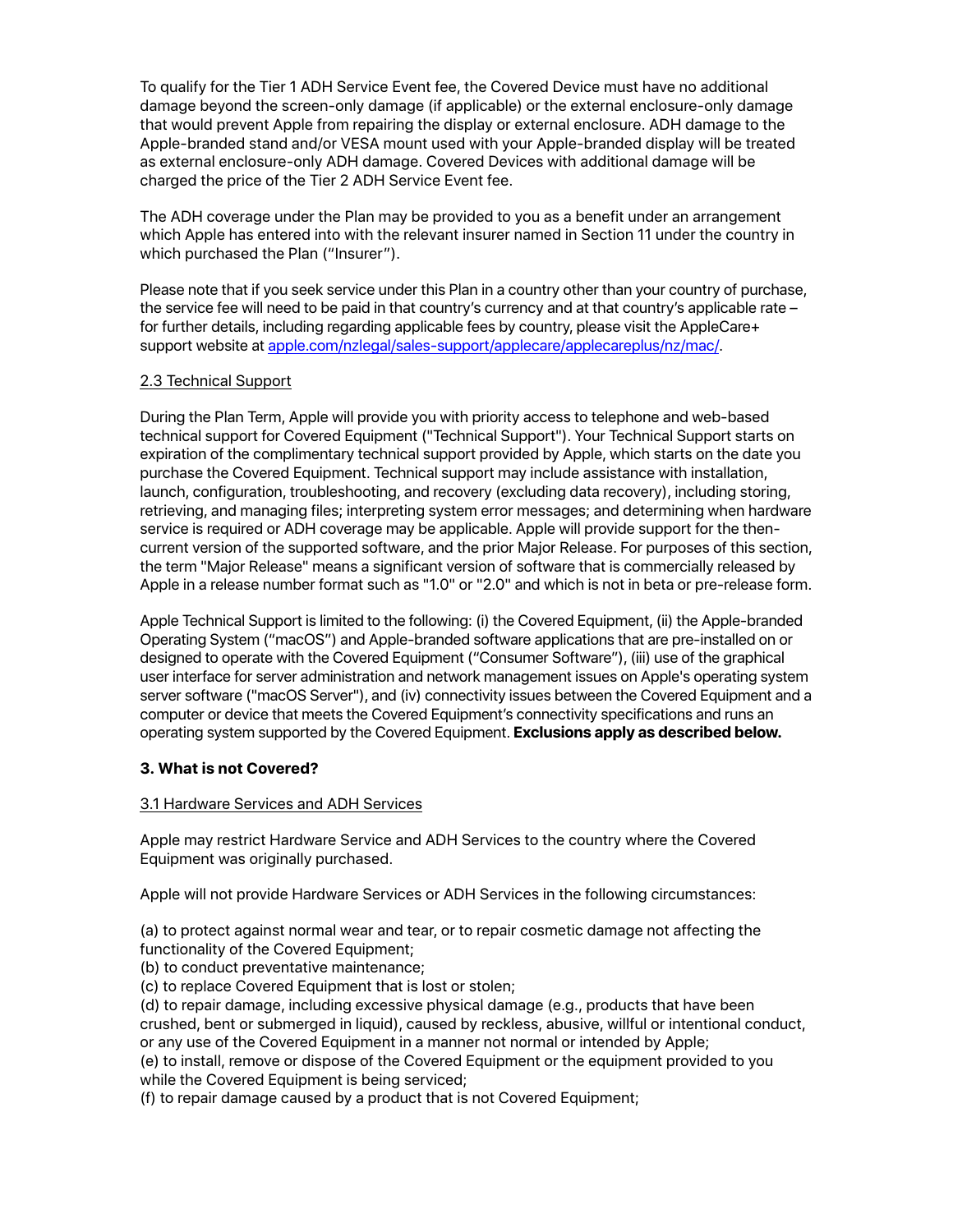(g) to repair any damage to Covered Equipment (regardless of the cause) if the Covered Equipment has been opened, serviced (including for upgrades and expansions), modified, or altered by anyone other than Apple or an authorized representative of Apple;

(h) to repair pre-existing conditions of the Covered Equipment if you purchased the Plan after you purchased the Covered Equipment;

(i) to repair any damage to Covered Equipment with a serial number that has been altered, defaced or removed;

(j) to repair damages caused by fire, earthquake, flood, or other similar external causes; (k) to protect against damage caused by the presence of hazardous materials, including, but not limited to, biological materials and allergens, that present a risk to human health;

(l) the loss of, loss of use of, damage to, corruption of, inability to access, or inability to manipulate any electronic hardware or software, or components thereof, that are used to store, process, access, transmit, or receive information within Covered Equipment as a result of any cause or loss other than covered losses specifically stated in this Plan, including any unauthorized access or unauthorized use of such system, a denial of service attack, or receipt or transmission of malicious code; or (m) the loss of, loss of use of, damage to, corruption of, inability to access, or inability to manipulate any electronic data stored within Covered Equipment, including any such loss caused by unauthorized access or unauthorized use of such data, a denial of service attack, or receipt or transmission of malicious code.

Installation of third-party parts may affect your coverage. As a condition of receiving Hardware or ADH Services, all Covered Equipment must be returned to Apple in its entirety including all original parts or Apple-authorized replacement components. The restriction does not prejudice your consumer law rights.

#### 3.2 Technical Support

Apple will not provide Technical Support in the following circumstances:

(a) For use or modification to the Covered Equipment, the macOS, or Consumer Software in a manner for which the Covered Equipment or software is not intended to be used or modified; (b) For issues that could be resolved by upgrading software to the then-current version;

(c) For third-party products or their effects on or interactions with the Covered Equipment, the macOS, macOS Server, or Consumer Software;

(d) For your use of a computer or macOS that is not related to Consumer Software or to connectivity issues with the Covered Equipment;

(e) For software other than the macOS, macOS Server, or Consumer Software;

(f) For macOS software for servers, except when using the graphical interface for server administration and network management issues on macOS Server on a Covered Device;

(g) For any Consumer Software designated as "beta", "prerelease," or "preview" or similar designation; (h) For damage to, or loss of any software or data that was residing or recorded on the Covered Equipment (note: the Plan does not cover the recovery or reinstallation of software programs and user data);

(i) For third-party web browsers, email applications, and Internet service provider software, or the macOS configurations necessary for their use;

(j) The loss of, loss of use of, damage to, corruption of, inability to access, or inability to manipulate any electronic hardware or software, or components thereof, that are used to store, process, access, transmit, or receive information within Covered Equipment as a result of any cause or loss other than covered losses specifically stated in this Plan, including any unauthorized access or unauthorized use of such system, a denial of service attack, or receipt or transmission of malicious code; or

(k) The loss of, loss of use of, damage to, corruption of, inability to access, or inability to manipulate any electronic data stored within Covered Equipment, including any such loss caused by unauthorized access or unauthorized use of such data, a denial of service attack, or receipt or transmission of malicious code.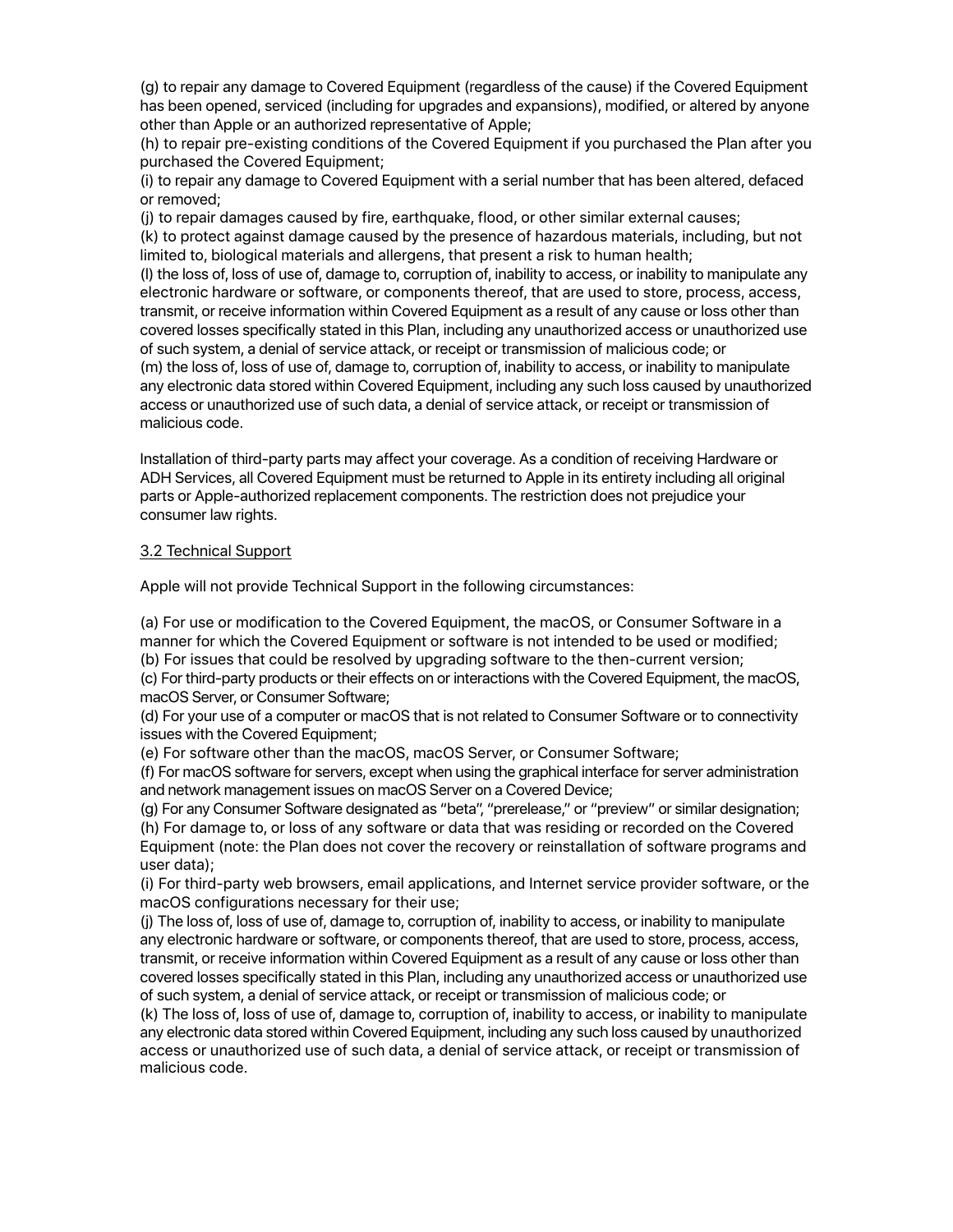#### **4. How to Obtain Service and Support?**

You may obtain service or Technical Support by calling Apple or accessing [support.apple.com/](https://support.apple.com/en-nz) [en-nz](https://support.apple.com/en-nz). You must provide the Plan Agreement Number or Covered Device serial number. You must also, upon request, present your Plan Confirmation, and the original sales receipt for your Covered Device and your Plan.

## **5. Service Options**

Apple will provide hardware services to you through one or more of these options:

(a) Carry-in service. Carry-in service is available for most Covered Equipment. Return the Covered Equipment to an Apple-owned retail store location or to a service provider authorized by Apple that offers carry-in service. Service will be performed for you at the store, or the store may send the Covered Equipment to an Apple Repair Service ("ARS") site for service. You must promptly retrieve the Covered Equipment.

(b) Onsite service. Onsite service is available for many desktop and portable computers as well as for the Apple-branded display if the location of the Covered Equipment is within 80 kilometers radius of an Apple Authorised Onsite Service Provider. Certain parts serviceable under do-ityourself parts service, as described below, are not eligible for Onsite service. If Apple determines that onsite service is available, Apple will dispatch a service technician to the location of the Covered Equipment. Service will be performed at the location, or the service technician will transport the Covered Equipment to an Apple Authorised Service Provider ("AASP") or ARS location for repair. If the Covered Equipment is repaired at an AASP or ARS location, Apple will arrange for transportation of the Covered Equipment to your location following service. If the service technician is not granted access to the Covered Equipment at the appointed time, any further onsite visits may be subject to an additional charge.

(c) Mail-in service. Direct mail-in service is available for most Covered Equipment. If Apple determines that your Covered Equipment is eligible for mail-in service, Apple will send you prepaid waybills (and, if needed, packaging material). You must ship the Covered Equipment to an ARS site in accordance with Apple's instructions. Once service is complete, the ARS site will return the Covered Equipment to you. Apple will pay for shipping to and from your location if you follow all instructions.

(d) Do-it-yourself ("DIY") parts service. DIY parts service is available for many Covered Equipment. This allows you to service your own Covered Equipment. Apple is not responsible for any labor costs you incur in respect to DIY parts service. If DIY parts service is available, the following process will apply:

(i) Service where Apple requires return of the replaced Covered Equipment part. Apple may require a credit card authorization to serve as security for the retail price of the replacement Covered Equipment part and applicable shipping costs. If you are not able to provide credit card authorization, service may not be available to you and Apple will offer an alternative arrangement for service. Apple will ship a replacement Covered Equipment part to you with installation instructions, if applicable, and any requirements for the return of the replaced Covered Equipment part. If you follow the instructions, Apple will cancel the credit card authorization, so you will not be charged for the Covered Equipment part and shipping to and from your location. If you fail to return the replaced Covered Equipment part as instructed or return a replaced product, part or accessory that is ineligible for service, Apple will charge the credit card for the authorized amount.

(ii) Service where Apple does not require return of the replaced Covered Equipment part. Apple will ship you free of charge a replacement Covered Equipment part accompanied by instructions for installation, if applicable, and any requirements for the disposal of the replaced part.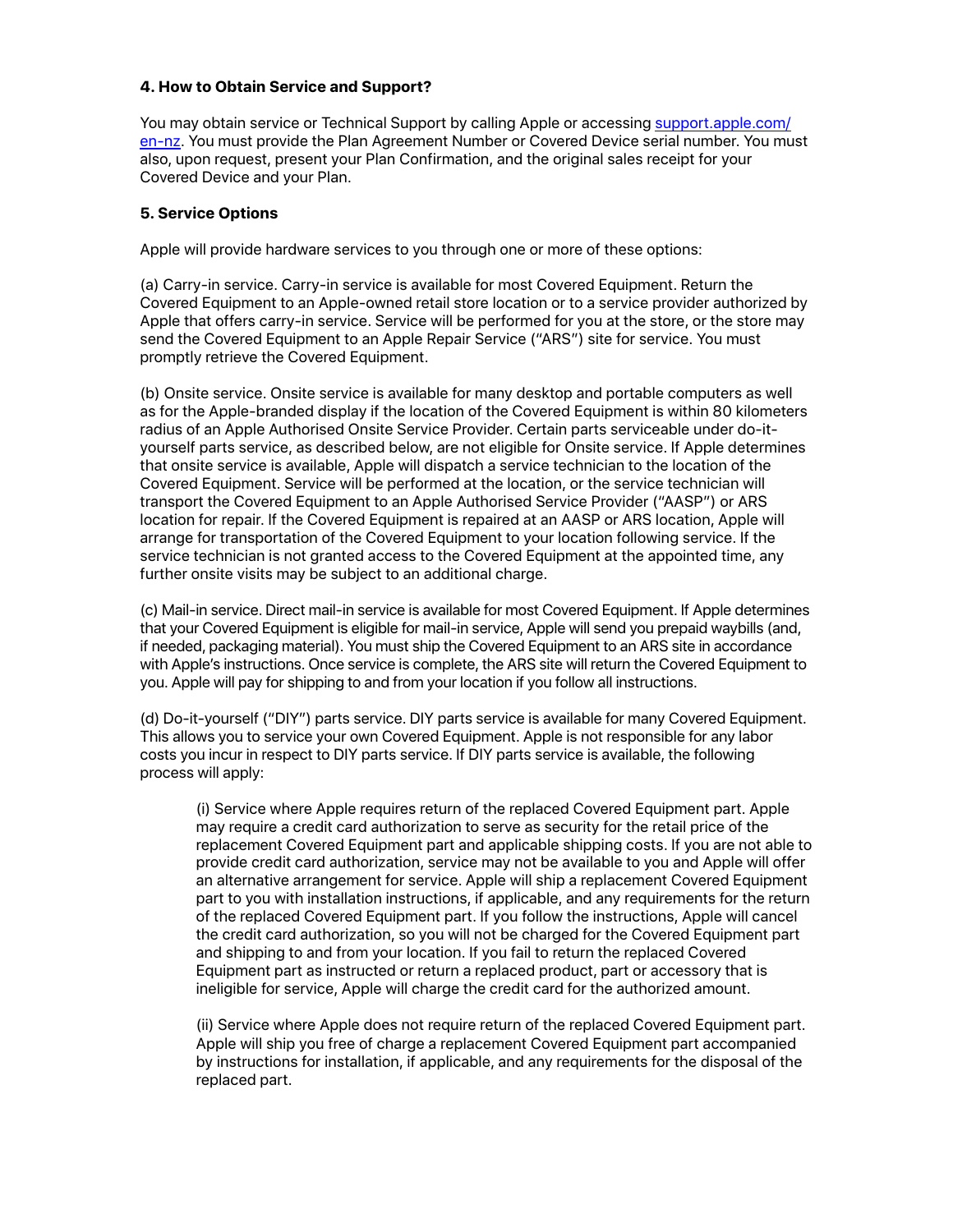Should you require further assistance, you should contact Apple at the telephone number listed below.

Apple may change the method by which Apple provides repair or replacement service to you, and your Covered Equipment's eligibility to receive a particular method of service.

Service will be limited to the options available in the country where you request service. Service options, parts availability and response times may vary. If service is not available for the Covered Equipment in a country that is not the country of purchase, you may be responsible for shipping and handling charges to facilitate service in a country where service is available. If you seek service in a country that is not the country of purchase, you must comply with all applicable import and export laws and regulations and be responsible for all custom duties, V.A.T. and other associated sales taxes and charges. For international service, Apple may repair or exchange products and parts with comparable products and parts that comply with local standards.

## **6. Your Responsibilities**

To receive service or support under the Plan, you agree to (i) provide your Plan Agreement Number and a copy of your Plan's original proof of purchase, (ii) provide information about the symptoms and causes of the issues with the Covered Equipment, (iii) respond to requests for information needed to diagnose or service the Covered Equipment, (iv) follow instructions Apple gives you, (v) update software to currently published releases prior to seeking service, and (vi) back up software and data residing on the Covered Equipment.

DURING HARDWARE SERVICE, APPLE WILL DELETE THE CONTENTS OF THE COVERED EQUIPMENT REFORMAT THE STORAGE MEDIA, AND REINSTALL THE COVERED EQUIPMENT'S ORIGINAL SOFTWARE CONFIGURATION AND SUBSEQUENT UPDATE RELEASES, WHICH WILL RESULT IN THE DELETION OF ALL SOFTWARE AND DATA THAT RESIDED ON THE COVERED EQUIPMENT PRIOR TO SERVICE. Apple will return your Covered Equipment or provide a replacement as the Covered Equipment was originally configured, subject to applicable updates. Apple may install macOS updates as part of hardware service that will prevent the Covered Equipment from reverting to an earlier version of the macOS. Third party applications installed on the Covered Equipment may not be compatible or work with the Covered Equipment as a result of the macOS update. You will be responsible for reinstalling all other software programs, data and passwords.

#### **7. Limitation of Liability**

TO THE MAXIMUM EXTENT PERMITTED BY APPLICABLE LAW, APPLE AND ITS EMPLOYEES AND AGENTS, AND THE INSURER, WILL UNDER NO CIRCUMSTANCES BE LIABLE TO YOU OR ANY SUBSEQUENT OWNER OF THE COVERED EQUIPMENT FOR ANY INDIRECT OR CONSEQUENTIAL DAMAGES, INCLUDING BUT NOT LIMITED TO THE COSTS OF RECOVERING, REPROGRAMMING, OR REPRODUCING ANY PROGRAM OR DATA OR THE FAILURE TO MAINTAIN THE CONFIDENTIALITY OF DATA, ANY LOSS OF BUSINESS, PROFITS, REVENUE OR ANTICIPATED SAVINGS, RESULTING FROM APPLE'S OR THE INSURER'S OBLIGATIONS UNDER THIS PLAN. TO THE MAXIMUM EXTENT PERMITTED BY APPLICABLE LAW, THE LIMIT OF APPLE AND ITS EMPLOYEES' AND AGENTS' AND THE INSURER'S LIABILITY TO YOU AND ANY SUBSEQUENT OWNER ARISING UNDER THE PLAN SHALL NOT EXCEED THE ORIGINAL PRICE PAID FOR THE PLAN. APPLE SPECIFICALLY DOES NOT WARRANT THAT (i) IT WILL BE ABLE TO REPAIR OR REPLACE THE COVERED EQUIPMENT WITHOUT RISK TO OR LOSS OF PROGRAMS OR DATA, (ii) IT WILL MAINTAIN THE CONFIDENTIALITY OF DATA, OR (iii) THE OPERATION OF THE PRODUCT WILL BE UNINTERRUPTED OR ERROR-FREE.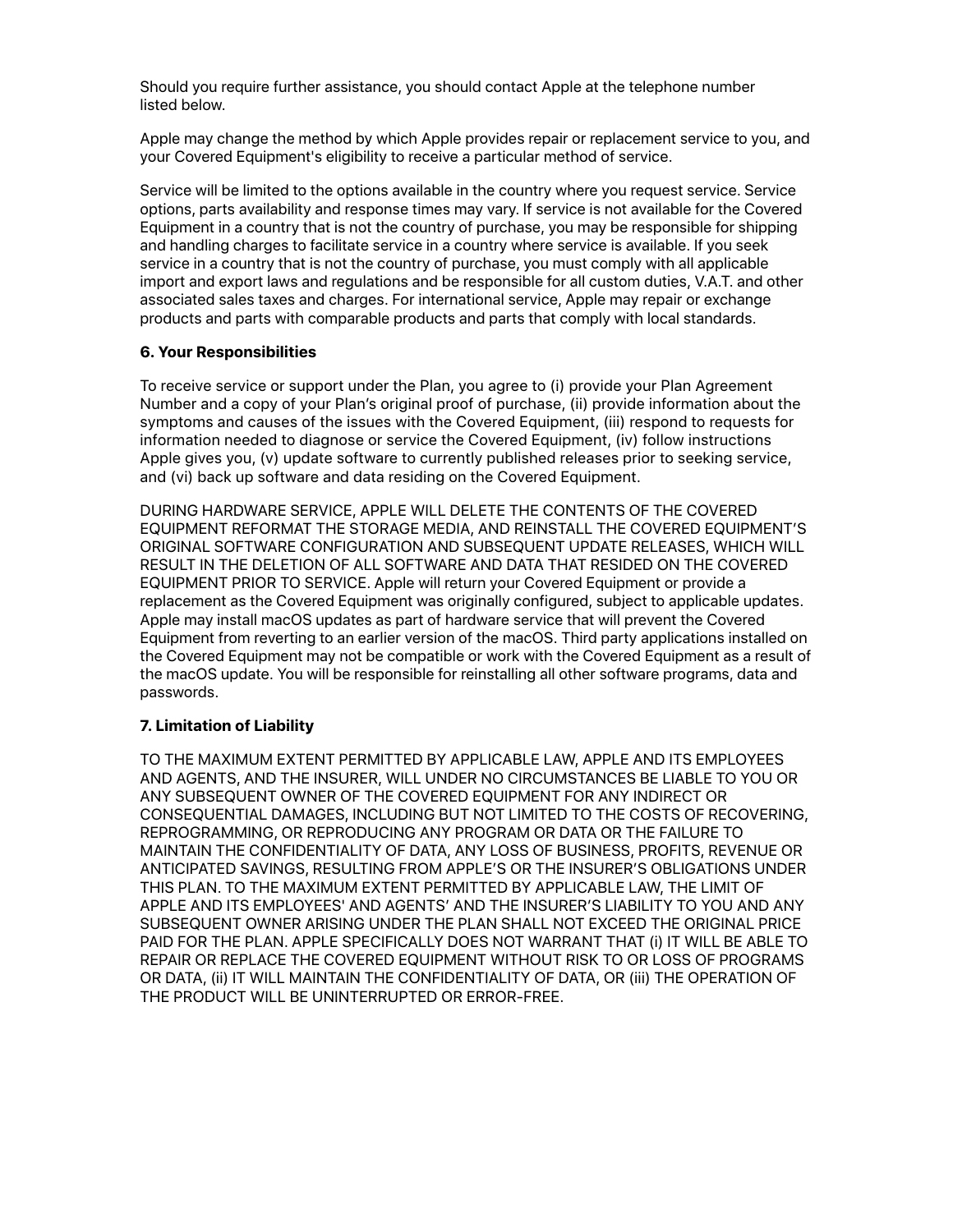THE BENEFITS CONFERRED BY THIS PLAN ARE IN ADDITION TO ANY RIGHTS AND REMEDIES PROVIDED UNDER CONSUMER LAWS AND REGULATIONS. TO THE EXTENT THAT LIABILITY UNDER SUCH LAWS AND REGULATIONS MAY BE LIMITED, APPLE'S LIABILITY IS LIMITED, AT ITS SOLE OPTION, TO REPLACEMENT OR REPAIR OF THE COVERED EQUIPMENT OR SUPPLY OF THE SERVICE.

#### **8. Cancellation**

#### 8.1 Your Cancellation Rights

Regardless of your method of purchase, you may cancel this Plan at any time for any reason.

(a) Cancellations with the return of your Covered Device:

Regardless of your Plan type, to cancel this Plan with the return of your Covered Device, go to the original sales channel of your Covered Device purchase (whether a Reseller or Apple). You (or the financing entity, in the event your Plan was financed) will receive a full Plan refund.

(b) All other cancellations:

#### (i) For Single-Pay Plans:

To cancel a Single-Pay Plan, call Apple, or you may send written notice with your Plan Agreement Number to the location appropriate to your country of purchase listed in Section 11 below. You must send a copy of the Plan's original proof of purchase with your notice.

Unless local law provides otherwise, cancellation refunds will be provided as follows:

(A) If you cancel within thirty (30) days of your Plan's purchase, or receipt of this Plan, whichever occurs later, you will receive a full refund less the value of any benefits provided to you under the Plan.

(B) If you cancel more than thirty (30) days after your receipt of this Plan, you will receive a pro rata refund of the original purchase price. The pro rata refund is based on the percentage of unexpired Plan Term from the Plan's date of purchase using the calculation set forth in Section 11 for your country of purchase.

#### (ii) For Monthly Pay Plans:

To cancel a Monthly Pay Plan, you may:

(A) Turn off your next Monthly Pay Plan billing renewal through your billing platform (if available); or

(B) Call your billing provider (whether a Reseller or Apple) to cancel your Monthly Pay Plan.

Unless applicable local law provides otherwise, in either case, your cancellation will be deferred until midnight on the last day of the month for which the last monthly payment was paid. Your Monthly Pay Plan will remain active until the end of that month at which point it will be cancelled and no cancellation refund will be provided. Your failure to timely and fully make any monthly payment will be deemed an expression of your intent to cancel your Plan and you will not be entitled to receive a refund of any monthly payments you have made.

If your Monthly Pay Plan is financed by a third party, contact the financing entity to cancel your Plan. Apple may return any refund owed to the financing entity who paid Apple for your Plan.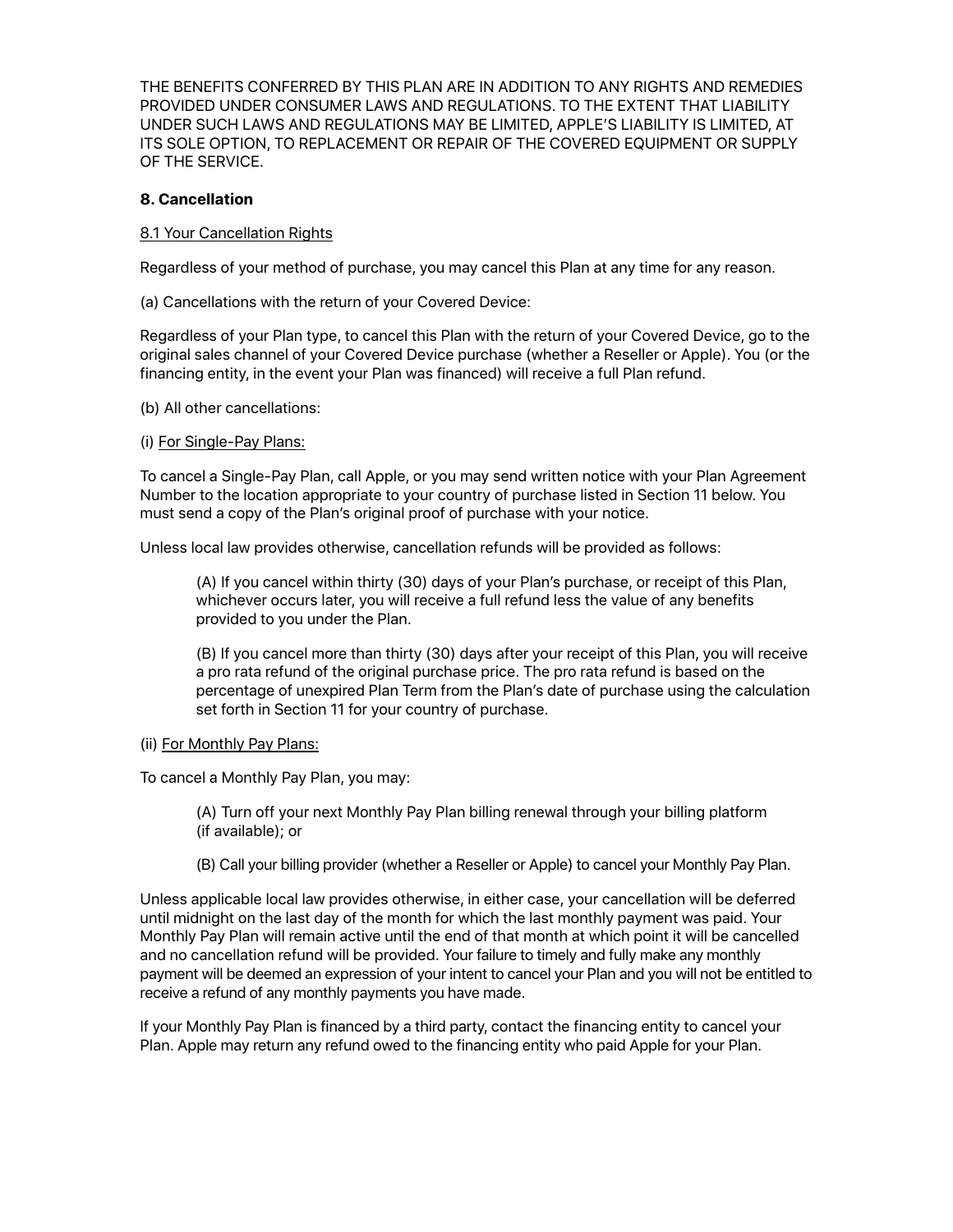## 8.2 Apple's Cancellation Rights

Unless applicable local law provides otherwise, Apple may cancel this Plan (both on its own behalf and on behalf of the Insurer) for fraud or material misrepresentation, or if service parts for the Covered Equipment are not available, upon thirty (30) days' prior written notice. If local law permits and Apple cancels this Plan for the unavailability of service parts, you will receive a prorata refund for the Plan's unexpired term.

## 8.3 Effect of Cancellation

Upon the effective date of your early cancellation, Apple's future obligations under this Plan to you are fully extinguished.

# **9. Transfer of Plan**

You may make a one-time permanent transfer of all of your rights under the Plan to another party, provided that: (i) you transfer to the other party the original proof of purchase, the Plan Confirmation, the Plan's printed materials and this service contract; (ii) you notify Apple of the transfer by sending notice of transfer to the location appropriate for your country as listed in Section 11 below, and (iii) the other party accepts the terms of this service contract. Additionally, with regard to Monthly Pay Plans, including if you financed the purchase of your Plan, the transferee must assume and comply with all payment obligations of the transferor, and any failure to do so by a transferee shall immediately trigger the cancellation provisions applicable to Monthly Pay Plans, as described in Section 8.1. When notifying Apple of the transfer, you must provide the Plan Agreement Number, the serial number of the Covered Equipment, and the name, address, telephone number and email address of the new owner.

# **10. General Terms**

(a) Apple may subcontract or assign performance of its obligations to third parties but shall not be relieved of its obligations to you in doing so.

(b) Apple is not responsible for any failures or delays in performing under the Plan that are due to events outside of Apple's reasonable control.

(c) You are not required to perform preventative maintenance on the Covered Equipment to receive service under the Plan.

(d) This Plan is offered and valid only in the country listed in Section 11 below. Persons who have not reached the age of majority may not purchase this Plan. This Plan may not be available in all jurisdictions, and is not available where prohibited by law.

(e) In carrying out its obligations Apple may, at its discretion and solely for the purposes of monitoring the quality of Apple's response, record part or all of the calls between you and Apple.

(f) You agree that any information or data disclosed to Apple under this Plan is not confidential or proprietary to you. Furthermore, you agree that Apple may collect and process data on your behalf when it provides service. This may include transferring your data to affiliated companies, the Insurer or service providers in accordance with the Apple Customer Privacy Policy.

(g) Apple has security measures, which should protect your data against unauthorized access or disclosure as well as unlawful destruction. You will be responsible for the instructions you give to Apple regarding the processing of data, and Apple will seek to comply with those instructions as reasonably necessary for the performance of the service and support obligations under the Plan. If you do not agree with the above or if you have questions regarding the processing of your data, contact Apple at the telephone numbers provided at [support.apple.com/en-nz/HT201232.](http://support.apple.com/en-nz/HT201232)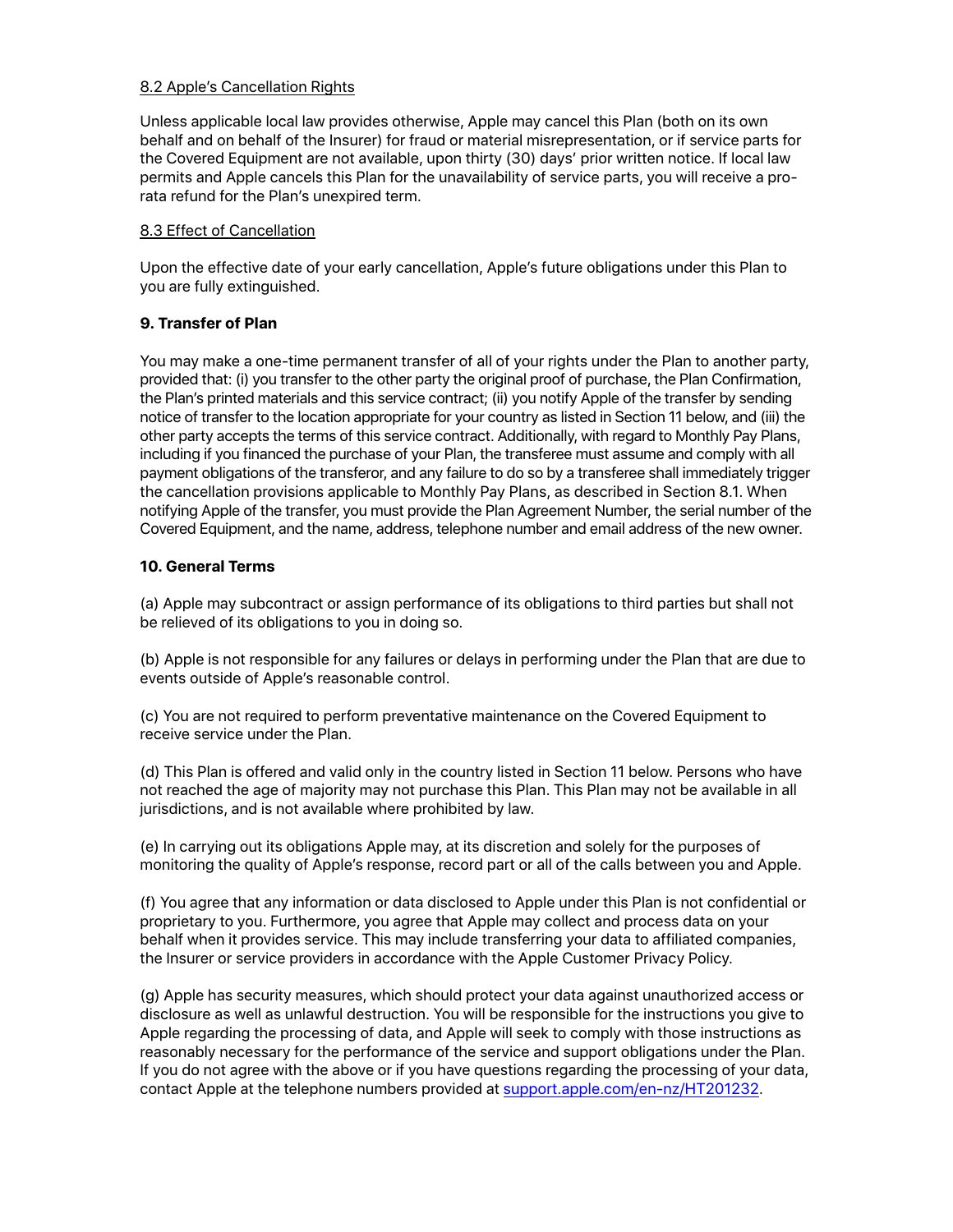(h) **Apple will protect your information in accordance with Apple Customer Privacy Policy available at [apple.com/nz/legal/privacy/.](http://www.apple.com/nz/legal/privacy/) If you wish to have access to the information that Apple holds concerning you or if you want to make changes, access [appleid.apple.com/nz/](https://appleid.apple.com/nz/) to update your personal contact preferences or you may contact Apple at [apple.com/nz/privacy/contact/.](https://www.apple.com/nz/privacy/contact/)**

(i) The terms of the Plan, including the original sales receipt of the Plan and the Plan Confirmation, shall prevail over any conflicting, additional, or other terms of any purchase order or other document, and constitute your and Apple's (and, where applicable, the Insurer's) entire understanding with respect to the Plan.

(j) Apple is not obligated to renew this Plan. If Apple does offer to renew this Plan, Apple will determine the price and terms.

(k) There is no informal dispute settlement process available under this Plan.

(l) For Plans sold in New Zealand, "Apple" is **Apple Sales New Zealand**. The legal and financial obligor for Plans sold New Zealand is Apple Sales New Zealand.

(m) The laws of New Zealand govern this Plan.

#### **11. New Zealand Information**

The rights described in this Plan are in addition to the statutory rights to which you may be entitled under the *Consumer* Guarantees *Act* 1993 ("CGA"). Under the CGA, you are entitled to choose a refund, a replacement, or to keep the goods (in which case we will pay an amount to cover any loss in value of the goods) where there is a serious failure or if the goods become unsafe to use. If the failure of the goods is not serious, we may choose to refund, repair or replace the goods. You are also entitled to a reasonable amount as compensation for any damage or extra costs resulting from the failure of the goods. Parties to Contract – Apple Sales New Zealand at PO Box A2629, Sydney South, NSW 1235 ("Apple") and (for the purpose of the ADH coverage) AIG Insurance New Zealand Limited of Level 19, The AIG Building, 41 Shortland Street, Auckland, an insurance company authorized to carry on general insurance business in New Zealand (as "Insurer"). The Plan (Section 1) – the summary of protections provided by New Zealand consumer law provided to you at the time you purchased the Plan also forms part of your service contract. Cancellation (Section 8) – Cancel by sending written notice to AppleCare Administration, Apple Sales New Zealand at PO Box A2629, Sydney South, NSW 1235. If you cancel more than 30 days after your receipt of this Plan, you will receive a pro-rata refund of the Plan's original purchase price, less the value of any service provided to you under the Plan. Transfer (Section 9) – Transfer by sending or e-mailing written notice to AppleCare Administration, Apple Sales New Zealand at PO Box A2629, Sydney South, NSW 1235 or [acpp@apple.com](mailto:acpp@apple.com) respectively. General terms (Section 10) – This plan is offered and valid only in New Zealand. The ADH coverage is provided to you pursuant to a group insurance policy that Apple has purchased from the Insurer. Apple Sales New Zealand is the sole policyholder. For ADH coverage, the Insurer appoints Apple to provide the Service Events under Section 2.2 of this Plan and covers the costs of such Service Events in excess of your service fee. The service fee is payable to, and retained by, Apple Sales New Zealand.